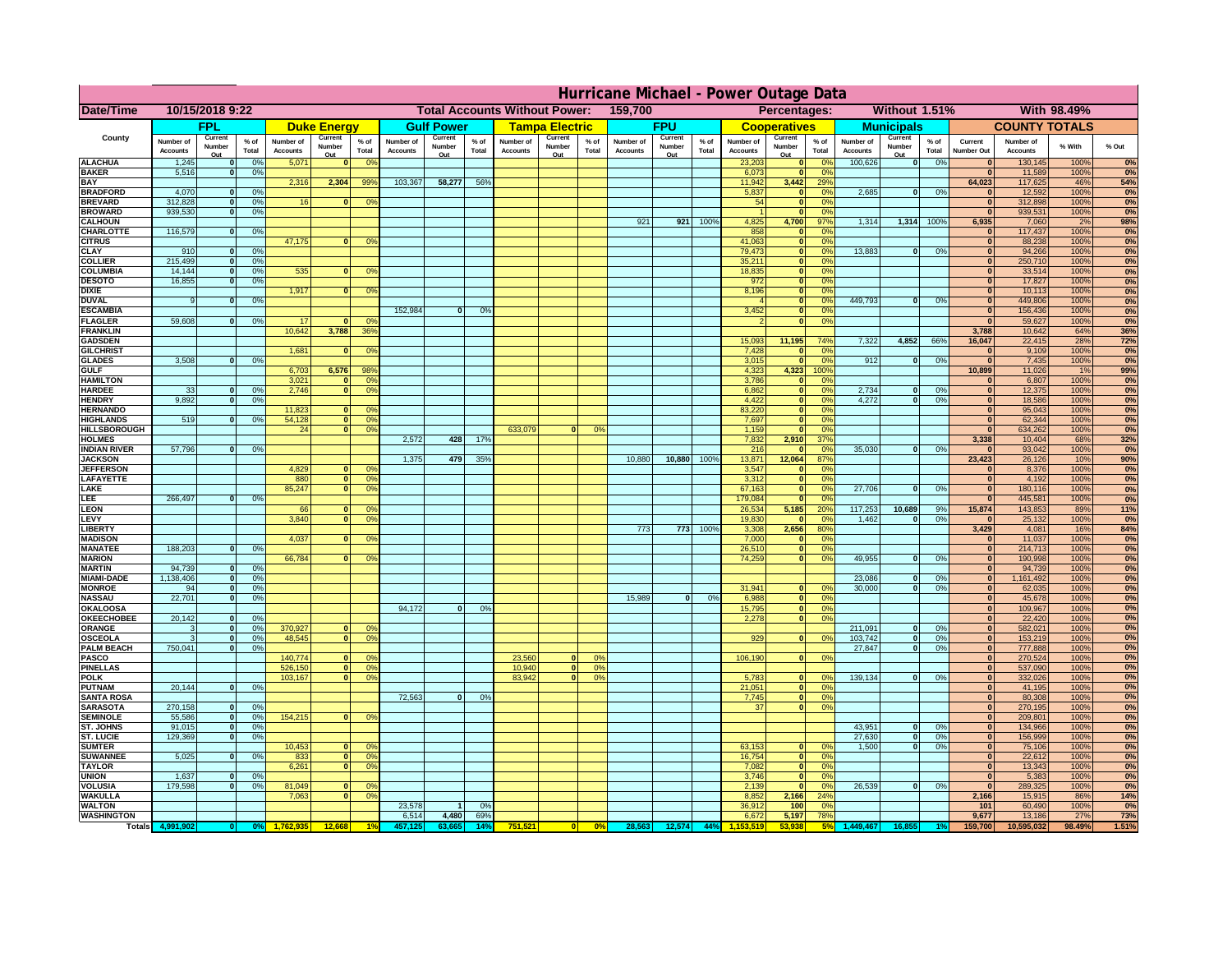# 10/15/2018 9:22 AM Hurricane Michael

| <b>Power Provider</b>                   | County              | <b>Number of Customers</b> | <b>Current Number Out</b> | <b>Outage Percentage</b> | <b>Estimated Restore Time</b> |
|-----------------------------------------|---------------------|----------------------------|---------------------------|--------------------------|-------------------------------|
|                                         |                     |                            |                           |                          |                               |
| <b>Gulf Power Company</b>               | BAY                 | 103,367                    | 58,277                    | 56.38%                   | >5 days                       |
| West Florida Electric Cooperative, Inc. | <b>JACKSON</b>      | 13,824                     | 12,017                    | 86.93%                   | >5 days                       |
| Talquin Electric Cooperative, Inc.      | <b>GADSDEN</b>      | 15,093                     | 11,195                    | 74.17%                   | >5 days                       |
| Florida Public Utilities Corporation    | <b>JACKSON</b>      | 10,880                     | 10,880                    | 100.00%                  | >5 days                       |
| City of Tallahassee                     | <b>LEON</b>         | 117,253                    | 10,689                    | 9.12%                    | $>72$                         |
| Duke Energy                             | GULF                | 6,703                      | 6,576                     | 98.11%                   | TBD                           |
| Talquin Electric Cooperative, Inc.      | LEON                | 26,534                     | 5,185                     | 19.54%                   | >5 days                       |
|                                         |                     |                            |                           |                          |                               |
| <b>Gulf Power Company</b>               | WASHINGTON          | 6,514                      | 4,480                     | 68.77%                   | 72                            |
| Gulf Coast Electric Cooperative, Inc.   | <b>GULF</b>         | 4,323                      | 4,323                     | 100.00%                  | >5 days                       |
| City of Quincy                          | GADSDEN             | 4,768                      | 3,989                     | 83.66%                   | >5 days                       |
| West Florida Electric Cooperative, Inc. | <b>WASHINGTON</b>   | 4,235                      | 3,960                     | 93.51%                   | >5 days                       |
| Duke Energy                             | <b>FRANKLIN</b>     | 10,642                     | 3,788                     | 35.59%                   | 72                            |
| Gulf Coast Electric Cooperative, Inc.   | BAY                 | 11,942                     | 3,442                     | 28.82%                   | >5 days                       |
| West Florida Electric Cooperative, Inc. | <b>HOLMES</b>       | 7,539                      | 2,910                     | 38.60%                   | >5 days                       |
|                                         |                     |                            |                           |                          |                               |
| West Florida Electric Cooperative, Inc. | <b>CALHOUN</b>      | 2,977                      | 2,852                     | 95.80%                   | >5 days                       |
| Talquin Electric Cooperative, Inc.      | <b>LIBERTY</b>      | 3,308                      | 2,656                     | 80.29%                   | >5 days                       |
| <b>Duke Energy</b>                      | BAY                 | 2,316                      | 2,304                     | 99.48%                   | <b>TBD</b>                    |
| Talquin Electric Cooperative, Inc.      | <b>WAKULLA</b>      | 8,852                      | 2,166                     | 24.47%                   | >5 days                       |
| Gulf Coast Electric Cooperative, Inc.   | CALHOUN             | 1,848                      | 1,848                     | 100.00%                  | >5 days                       |
| City of Blountstown                     | CALHOUN             | 1,314                      | 1,314                     | 100.00%                  | >5 days                       |
| Gulf Coast Electric Cooperative, Inc.   | <b>WASHINGTON</b>   |                            | 1,237                     | 50.76%                   | >5 days                       |
|                                         |                     | 2,437                      |                           |                          |                               |
| Florida Public Utilities Corporation    | CALHOUN             | 921                        | 921                       | 100.00%                  | >5 days                       |
| Chattahoochee Electric                  | <b>GADSDEN</b>      | 1,163                      | 863                       | 74.20%                   | >5 days                       |
| Florida Public Utilities Corporation    | LIBERTY             | 773                        | 773                       | 100.00%                  | >5 days                       |
| <b>Gulf Power Company</b>               | <b>JACKSON</b>      | 1,375                      | 479                       | 34.84%                   | 72                            |
| <b>Gulf Power Company</b>               | <b>HOLMES</b>       | 2,572                      | 428                       | 16.64%                   | 72                            |
| Gulf Coast Electric Cooperative, Inc.   | <b>WALTON</b>       | 100                        | 100                       | 100.00%                  | >5 days                       |
| Gulf Coast Electric Cooperative, Inc.   | <b>JACKSON</b>      | 47                         | 47                        | 100.00%                  | >5 days                       |
|                                         |                     |                            |                           |                          |                               |
| <b>Gulf Power Company</b>               | <b>WALTON</b>       | 23,578                     | $\mathbf{1}$              | 0.00%                    | Restored                      |
| Central Florida Electric Cooperative    | <b>ALACHUA</b>      | 875                        | 0                         | 0.00%                    | TBD                           |
| Central Florida Electric Cooperative    | <b>DIXIE</b>        | 7,595                      | $\mathbf 0$               | 0.00%                    | <b>TBD</b>                    |
| Central Florida Electric Cooperative    | <b>GILCHRIST</b>    | 7,424                      | 0                         | 0.00%                    | Restored                      |
| Central Florida Electric Cooperative    | LAFAYETTE           | 9                          | $\mathbf 0$               | 0.00%                    | <b>TBD</b>                    |
| Central Florida Electric Cooperative    | LEVY                | 17,513                     | 0                         | 0.00%                    | Restored                      |
| Central Florida Electric Cooperative    | <b>MARION</b>       | 9                          | $\mathbf 0$               | 0.00%                    | <b>TBD</b>                    |
|                                         |                     |                            | 0                         | 0.00%                    |                               |
| Choctawhatchee Electric Cooperative     | <b>HOLMES</b>       | 293                        |                           |                          | Restored                      |
| Choctawhatchee Electric Cooperative     | <b>OKALOOSA</b>     | 15,795                     | $\mathbf 0$               | 0.00%                    | Restored                      |
| Choctawhatchee Electric Cooperative     | <b>SANTA ROSA</b>   | 201                        | 0                         | 0.00%                    | Restored                      |
| Choctawhatchee Electric Cooperative     | <b>WALTON</b>       | 36,812                     | $\mathbf 0$               | 0.00%                    | Restored                      |
| City of Alachua                         | <b>ALACHUA</b>      | 4,426                      | 0                         | 0.00%                    | TBD                           |
| City of Bartow                          | <b>POLK</b>         | 11,790                     | $\mathbf{0}$              | 0.00%                    | <b>TBD</b>                    |
| City of Bushnell                        | <b>SUMTER</b>       | 1,500                      | 0                         | 0.00%                    | <b>TBD</b>                    |
| City of Clewiston                       | <b>HENDRY</b>       | 4,272                      | $\mathbf 0$               | 0.00%                    | <b>TBD</b>                    |
|                                         |                     |                            |                           |                          |                               |
| City of Fort Meade                      | <b>POLK</b>         | 2,379                      | 0                         | 0.00%                    | TBD                           |
| City of Havana                          | <b>GADSDEN</b>      | 1,391                      | $\mathbf 0$               | 0.00%                    | Restored                      |
| City of Leesburg                        | LAKE                | 22,000                     | 0                         | 0.00%                    | <b>TBD</b>                    |
| City of Moore Haven                     | <b>GLADES</b>       | 912                        | $\mathbf 0$               | 0.00%                    | <b>TBD</b>                    |
| City of Mount Dora                      | LAKE                | 5,706                      | $\mathbf 0$               | 0.00%                    | TBD                           |
| City of Newberry                        | <b>ALACHUA</b>      | 1,727                      | $\pmb{0}$                 | 0.00%                    | <b>TBD</b>                    |
| City of Starke                          | <b>BRADFORD</b>     |                            | 0                         | 0.00%                    | TBD                           |
|                                         |                     | 2,685                      |                           |                          |                               |
| City of Vero Beach                      | <b>INDIAN RIVER</b> | 35,030                     | $\pmb{0}$                 | 0.00%                    | TBD                           |
| City of Wauchula                        | HARDEE              | 2,734                      | 0                         | 0.00%                    | TBD                           |
| City of Williston                       | LEVY                | 1,462                      | $\mathsf{O}\xspace$       | 0.00%                    | <b>TBD</b>                    |
| City of Winter Park                     | ORANGE              | 13,941                     | 0                         | 0.00%                    | TBD                           |
| Clay Electric Cooperative               | <b>ALACHUA</b>      | 22,328                     | $\mathsf{O}\xspace$       | 0.00%                    | <b>TBD</b>                    |
| Clay Electric Cooperative               | BAKER               | 2,476                      | 0                         | 0.00%                    | TBD                           |
| Clay Electric Cooperative               | <b>BRADFORD</b>     | 5,837                      | $\pmb{0}$                 | 0.00%                    | <b>TBD</b>                    |
|                                         |                     |                            |                           |                          |                               |
| Clay Electric Cooperative               | <b>CLAY</b>         | 79,473                     | 0                         | 0.00%                    | TBD                           |
| Clay Electric Cooperative               | <b>COLUMBIA</b>     | 16,922                     | $\pmb{0}$                 | 0.00%                    | <b>TBD</b>                    |
| Clay Electric Cooperative               | <b>DUVAL</b>        | 4                          | 0                         | 0.00%                    | TBD                           |
| Clay Electric Cooperative               | <b>FLAGLER</b>      | $\overline{2}$             | $\pmb{0}$                 | 0.00%                    | <b>TBD</b>                    |
| Clay Electric Cooperative               | <b>GILCHRIST</b>    | $\overline{4}$             | $\pmb{0}$                 | 0.00%                    | TBD                           |
| Clay Electric Cooperative               | LAKE                | 2,239                      | $\pmb{0}$                 | 0.00%                    | TBD                           |
| Clay Electric Cooperative               | LEVY                | 712                        | $\pmb{0}$                 | 0.00%                    | TBD                           |
|                                         |                     |                            |                           |                          |                               |
| Clay Electric Cooperative               | <b>MARION</b>       | 16,301                     | $\pmb{0}$                 | 0.00%                    | <b>TBD</b>                    |
| Clay Electric Cooperative               | PUTNAM              | 21,051                     | $\pmb{0}$                 | 0.00%                    | TBD                           |
| Clay Electric Cooperative               | SUWANNEE            | 5                          | $\pmb{0}$                 | 0.00%                    | TBD                           |
| Clay Electric Cooperative               | <b>UNION</b>        | 3,746                      | $\pmb{0}$                 | 0.00%                    | TBD                           |
| Clay Electric Cooperative               | <b>VOLUSIA</b>      | 2,139                      | $\pmb{0}$                 | 0.00%                    | <b>TBD</b>                    |
| Duke Energy                             | <b>ALACHUA</b>      | 5,071                      | 0                         | 0.00%                    | Restored                      |
|                                         |                     | 16                         | $\pmb{0}$                 |                          |                               |
| <b>Duke Energy</b>                      | <b>BREVARD</b>      |                            |                           | 0.00%                    | Restored                      |
| Duke Energy                             | <b>CITRUS</b>       | 47,175                     | 0                         | 0.00%                    | Restored                      |
| <b>Duke Energy</b>                      | <b>COLUMBIA</b>     | 535                        | $\pmb{0}$                 | 0.00%                    | Restored                      |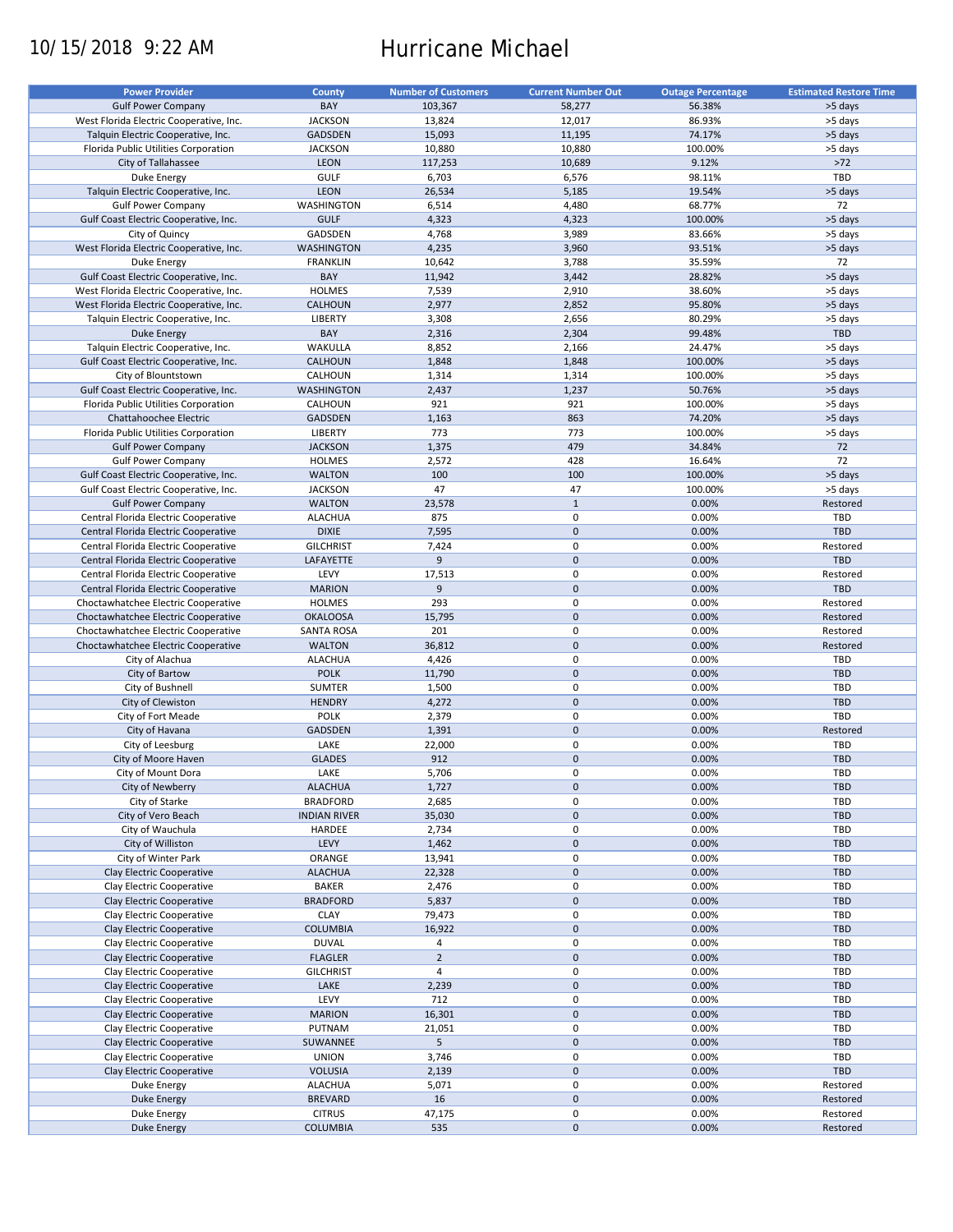## 10/15/2018 9:22 AM Hurricane Michael

| Duke Energy                                        | <b>DIXIE</b>        | 1,917          | $\pmb{0}$           | 0.00% | Restored   |
|----------------------------------------------------|---------------------|----------------|---------------------|-------|------------|
| <b>Duke Energy</b>                                 | <b>FLAGLER</b>      | 17             | $\mathbf 0$         | 0.00% | Restored   |
|                                                    |                     |                |                     |       |            |
| Duke Energy                                        | <b>GILCHRIST</b>    | 1,681          | $\pmb{0}$           | 0.00% | Restored   |
| <b>Duke Energy</b>                                 | <b>HAMILTON</b>     | 3,021          | $\mathbf 0$         | 0.00% | Restored   |
| Duke Energy                                        | HARDEE              | 2,746          | $\pmb{0}$           | 0.00% | Restored   |
|                                                    |                     |                |                     |       |            |
| <b>Duke Energy</b>                                 | <b>HERNANDO</b>     | 11,823         | $\mathbf 0$         | 0.00% | Restored   |
| Duke Energy                                        | <b>HIGHLANDS</b>    | 54,128         | 0                   | 0.00% | Restored   |
| <b>Duke Energy</b>                                 | HILLSBOROUGH        | 24             | $\mathbf 0$         | 0.00% | Restored   |
|                                                    |                     |                |                     |       |            |
| Duke Energy                                        | <b>JEFFERSON</b>    | 4,829          | $\pmb{0}$           | 0.00% | Restored   |
| <b>Duke Energy</b>                                 | LAFAYETTE           | 880            | $\pmb{0}$           | 0.00% | Restored   |
|                                                    |                     |                | $\pmb{0}$           |       |            |
| Duke Energy                                        | LAKE                | 85,247         |                     | 0.00% | Restored   |
| <b>Duke Energy</b>                                 | LEON                | 66             | $\pmb{0}$           | 0.00% | Restored   |
| Duke Energy                                        | LEVY                | 3,840          | $\pmb{0}$           | 0.00% | Restored   |
|                                                    |                     |                |                     |       |            |
| <b>Duke Energy</b>                                 | <b>MADISON</b>      | 4,037          | $\pmb{0}$           | 0.00% | Restored   |
| Duke Energy                                        | <b>MARION</b>       | 66,784         | $\pmb{0}$           | 0.00% | Restored   |
| Duke Energy                                        | ORANGE              | 370,927        | $\pmb{0}$           | 0.00% | Restored   |
|                                                    |                     |                |                     |       |            |
| Duke Energy                                        | OSCEOLA             | 48,545         | $\mathbf 0$         | 0.00% | Restored   |
| <b>Duke Energy</b>                                 | PASCO               | 140,774        | $\pmb{0}$           | 0.00% | Restored   |
|                                                    |                     |                |                     |       |            |
| Duke Energy                                        | <b>PINELLAS</b>     | 526,150        | 0                   | 0.00% | Restored   |
| Duke Energy                                        | <b>POLK</b>         | 103,167        | $\pmb{0}$           | 0.00% | Restored   |
|                                                    | SEMINOLE            | 154,215        | 0                   | 0.00% | Restored   |
| Duke Energy                                        |                     |                |                     |       |            |
| Duke Energy                                        | <b>SUMTER</b>       | 10,453         | $\pmb{0}$           | 0.00% | Restored   |
| <b>Duke Energy</b>                                 | SUWANNEE            | 833            | 0                   | 0.00% | Restored   |
|                                                    |                     |                |                     |       |            |
| <b>Duke Energy</b>                                 | <b>TAYLOR</b>       | 6,261          | $\pmb{0}$           | 0.00% | Restored   |
| Duke Energy                                        | <b>VOLUSIA</b>      | 81,049         | $\pmb{0}$           | 0.00% | Restored   |
|                                                    |                     |                |                     |       |            |
| <b>Duke Energy</b>                                 | <b>WAKULLA</b>      | 7,063          | $\mathsf{O}\xspace$ | 0.00% | Restored   |
| Escambia River Electric Cooperative, Inc.          | <b>ESCAMBIA</b>     | 3,452          | 0                   | 0.00% | TBD        |
| Escambia River Electric Cooperative, Inc.          | <b>SANTA ROSA</b>   | 7,544          | $\mathsf{O}\xspace$ | 0.00% | <b>TBD</b> |
|                                                    |                     |                |                     |       |            |
| Florida Keys Electric Cooperative                  | <b>MONROE</b>       | 31,941         | 0                   | 0.00% | TBD        |
| Florida Power and Light Company                    | <b>ALACHUA</b>      | 1,245          | $\pmb{0}$           | 0.00% | <b>TBD</b> |
|                                                    |                     |                |                     |       |            |
| Florida Power and Light Company                    | <b>BAKER</b>        | 5,516          | 0                   | 0.00% | <b>TBD</b> |
| Florida Power and Light Company                    | <b>BRADFORD</b>     | 4,070          | $\pmb{0}$           | 0.00% | <b>TBD</b> |
|                                                    |                     |                | $\pmb{0}$           | 0.00% | <b>TBD</b> |
| Florida Power and Light Company                    | <b>BREVARD</b>      | 312,828        |                     |       |            |
| Florida Power and Light Company                    | <b>BROWARD</b>      | 939,530        | $\mathbf 0$         | 0.00% | <b>TBD</b> |
| Florida Power and Light Company                    | CHARLOTTE           | 116,579        | $\pmb{0}$           | 0.00% | <b>TBD</b> |
|                                                    |                     |                |                     |       |            |
| Florida Power and Light Company                    | <b>CLAY</b>         | 910            | $\mathbf 0$         | 0.00% | <b>TBD</b> |
| Florida Power and Light Company                    | <b>COLLIER</b>      | 215,499        | $\pmb{0}$           | 0.00% | <b>TBD</b> |
| Florida Power and Light Company                    | <b>COLUMBIA</b>     | 14,144         | $\pmb{0}$           | 0.00% | <b>TBD</b> |
|                                                    |                     |                |                     |       |            |
| Florida Power and Light Company                    | <b>DESOTO</b>       | 16,855         | $\pmb{0}$           | 0.00% | TBD        |
| Florida Power and Light Company                    | <b>DUVAL</b>        | 9              | $\mathbf 0$         | 0.00% | <b>TBD</b> |
|                                                    |                     |                |                     |       |            |
| Florida Power and Light Company                    | <b>FLAGLER</b>      | 59,608         | $\pmb{0}$           | 0.00% | <b>TBD</b> |
| Florida Power and Light Company                    | <b>GLADES</b>       | 3,508          | $\pmb{0}$           | 0.00% | <b>TBD</b> |
|                                                    |                     |                | $\pmb{0}$           | 0.00% | <b>TBD</b> |
| Florida Power and Light Company                    | HARDEE              | 33             |                     |       |            |
| Florida Power and Light Company                    | <b>HENDRY</b>       | 9,892          | $\pmb{0}$           | 0.00% | <b>TBD</b> |
| Florida Power and Light Company                    | <b>HIGHLANDS</b>    | 519            | $\pmb{0}$           | 0.00% | <b>TBD</b> |
|                                                    |                     |                |                     |       |            |
| Florida Power and Light Company                    | <b>INDIAN RIVER</b> | 57,796         | $\mathbf 0$         | 0.00% | <b>TBD</b> |
| Florida Power and Light Company                    | LEE                 | 266,497        | $\pmb{0}$           | 0.00% | TBD        |
| Florida Power and Light Company                    | MANATEE             | 188,203        | $\pmb{0}$           | 0.00% | <b>TBD</b> |
|                                                    |                     |                |                     |       |            |
| Florida Power and Light Company                    | <b>MARTIN</b>       | 94,739         | $\mathbf 0$         | 0.00% | TBD        |
| Florida Power and Light Company                    | MIAMI-DADE          | 1,138,406      | $\pmb{0}$           | 0.00% | <b>TBD</b> |
|                                                    |                     |                |                     |       |            |
| Florida Power and Light Company                    | <b>MONROE</b>       | 94             | 0                   | 0.00% | <b>TBD</b> |
| Florida Power and Light Company                    | NASSAU              | 22,701         | $\mathbf 0$         | 0.00% | <b>TBD</b> |
| Florida Power and Light Company                    | OKEECHOBEE          | 20,142         | 0                   | 0.00% | <b>TBD</b> |
|                                                    |                     |                |                     |       |            |
| Florida Power and Light Company                    | ORANGE              | $\overline{3}$ | $\mathbf 0$         | 0.00% | <b>TBD</b> |
| Florida Power and Light Company                    | OSCEOLA             | 3              | 0                   | 0.00% | TBD        |
| Florida Power and Light Company                    | PALM BEACH          | 750,041        | $\mathsf{O}\xspace$ | 0.00% | <b>TBD</b> |
|                                                    |                     |                |                     |       |            |
| Florida Power and Light Company                    | PUTNAM              | 20,144         | 0                   | 0.00% | <b>TBD</b> |
| Florida Power and Light Company                    | SARASOTA            | 270,158        | $\mathbf 0$         | 0.00% | <b>TBD</b> |
|                                                    |                     |                |                     |       |            |
| Florida Power and Light Company                    | SEMINOLE            | 55,586         | 0                   | 0.00% | TBD        |
| Florida Power and Light Company                    | ST. JOHNS           | 91,015         | $\pmb{0}$           | 0.00% | <b>TBD</b> |
| Florida Power and Light Company                    | ST. LUCIE           | 129,369        | 0                   | 0.00% | <b>TBD</b> |
|                                                    |                     |                |                     |       |            |
| Florida Power and Light Company                    | SUWANNEE            | 5,025          | $\pmb{0}$           | 0.00% | <b>TBD</b> |
| Florida Power and Light Company                    | <b>UNION</b>        | 1,637          | $\pmb{0}$           | 0.00% | <b>TBD</b> |
|                                                    |                     |                |                     |       |            |
| Florida Power and Light Company                    | <b>VOLUSIA</b>      | 179,598        | $\pmb{0}$           | 0.00% | <b>TBD</b> |
| Florida Public Utilities Corporation               | NASSAU              | 15,989         | $\pmb{0}$           | 0.00% | Restored   |
| Fort Pierce Utilities Authority                    | <b>ST. LUCIE</b>    | 27,630         | $\mathsf{O}\xspace$ | 0.00% | <b>TBD</b> |
|                                                    |                     |                |                     |       |            |
| Gainesville (Gainesville Regional Utilities - GRU) | <b>ALACHUA</b>      | 94,473         | $\pmb{0}$           | 0.00% | <b>TBD</b> |
| Glades Electric Cooperative, Inc.                  | <b>GLADES</b>       | 3,015          | $\pmb{0}$           | 0.00% | <b>TBD</b> |
|                                                    |                     |                |                     |       |            |
| Glades Electric Cooperative, Inc.                  | HARDEE              | 0              | $\pmb{0}$           |       | <b>TBD</b> |
| Glades Electric Cooperative, Inc.                  | <b>HENDRY</b>       | 3,530          | $\mathsf{O}\xspace$ | 0.00% | <b>TBD</b> |
| Glades Electric Cooperative, Inc.                  | <b>HIGHLANDS</b>    | 7,321          | 0                   | 0.00% | <b>TBD</b> |
|                                                    |                     |                |                     |       |            |
| Glades Electric Cooperative, Inc.                  | OKEECHOBEE          | 2,278          | $\mathsf{O}\xspace$ | 0.00% | <b>TBD</b> |
| Green Cove Springs Electric                        | <b>CLAY</b>         | 3,889          | 0                   | 0.00% | TBD        |
|                                                    | <b>ESCAMBIA</b>     | 152,984        | $\mathsf{O}\xspace$ | 0.00% |            |
| <b>Gulf Power Company</b>                          |                     |                |                     |       | Restored   |